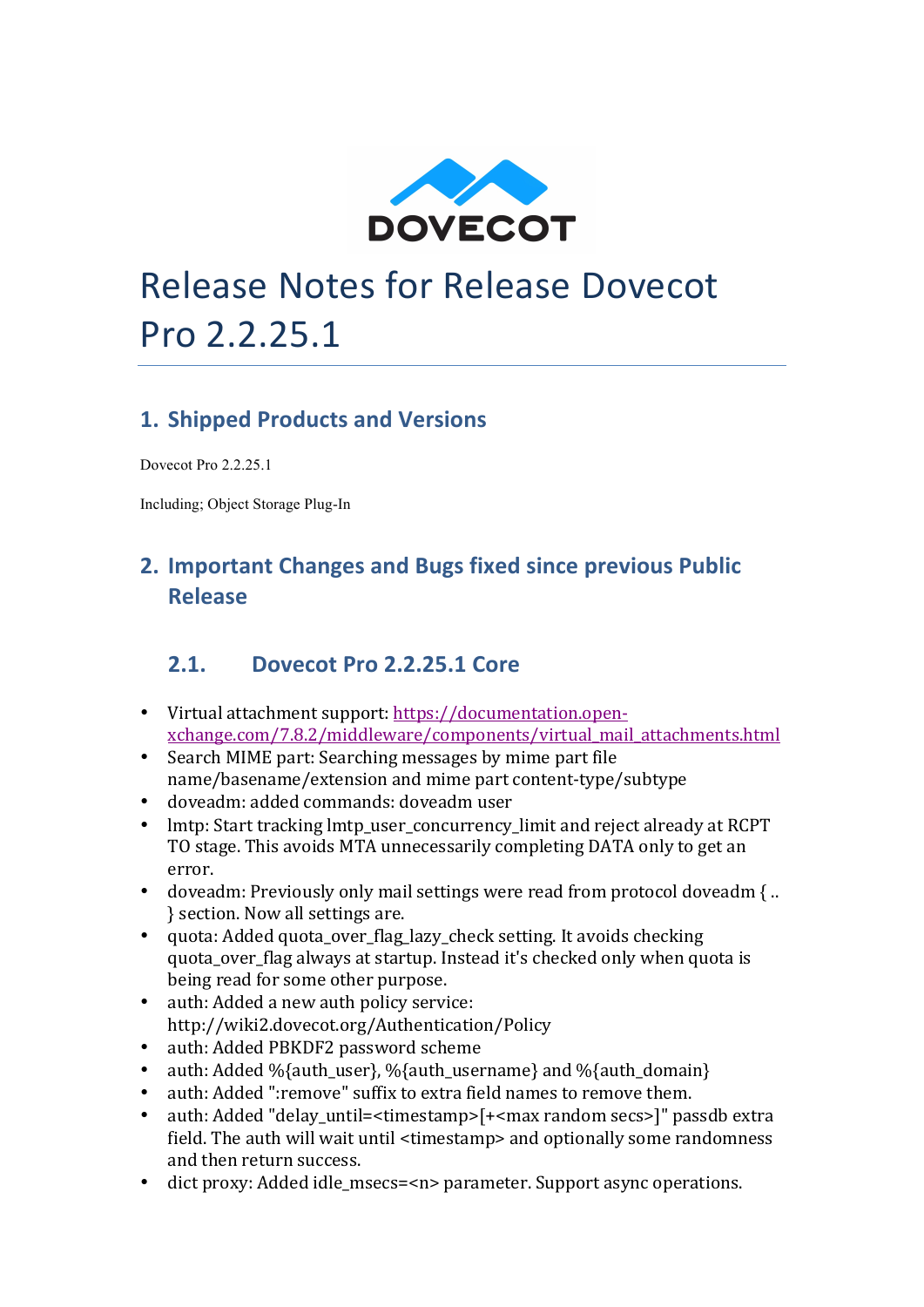- Performance improvements for handling large mailboxes.
- Added lib-dcrypt API for providing cryptographic functions.
- Added "doveadm mailbox update" command
- imap commands' output now includes timing spent on the "syncing" stage if it's larger than 0.
- cassandra: Added metrics=<path> to connect setting to output internal statistics in JSON format every second to <path>.
- doveadm mailbox delete: Added -e parameter to delete only empty mailboxes. Added --unsafe option to quickly delete a mailbox, bypassing lazy\_expunge and quota plugins.
- doveadm user & auth cache flush are now available via doveadm-server.<br>• doveadm service ston <services> will ston specified services while leavin
- doveadm service stop <services> will stop specified services while leaving the rest of Dovecot running.
- quota optimization: Avoid reading mail sizes for backends which don't need them (count, fs, dirsize)
- Added mailbox { autoexpunge\_max\_mails=<n> } setting.
- Added welcome plugin: http://wiki2.dovecot.org/Plugins/Welcome
- fts: Added fts autoindex exclude setting.
- v2.2.24's MIME parser was assert-crashing on mails having truncated MIME headers.
- auth: With multiple userdbs the final success/failure result wasn't always correct. The last userdb's result was always used.
- doveadm backup was sometimes deleting entire mailboxes unnecessarily.
- doveadm: Command -parameters weren't being sent to doveadm-server.
- If dovecot.index read failed e.g. because mmap() reached VSZ limit, an empty index could have been opened instead, corrupting the mailbox state.
- imapc: Fixed EXPUNGE handling when imapc features didn't have modseq.
- lazy-expunge: Fixed a crash when copying failed. Various other fixes.
- fts-lucene: Fixed crash on index rescan.
- auth stats=yes produced broken output
- dict-Idap: Various fixes
- dict-sql: NULL values crashed. Now they're treated as "not found".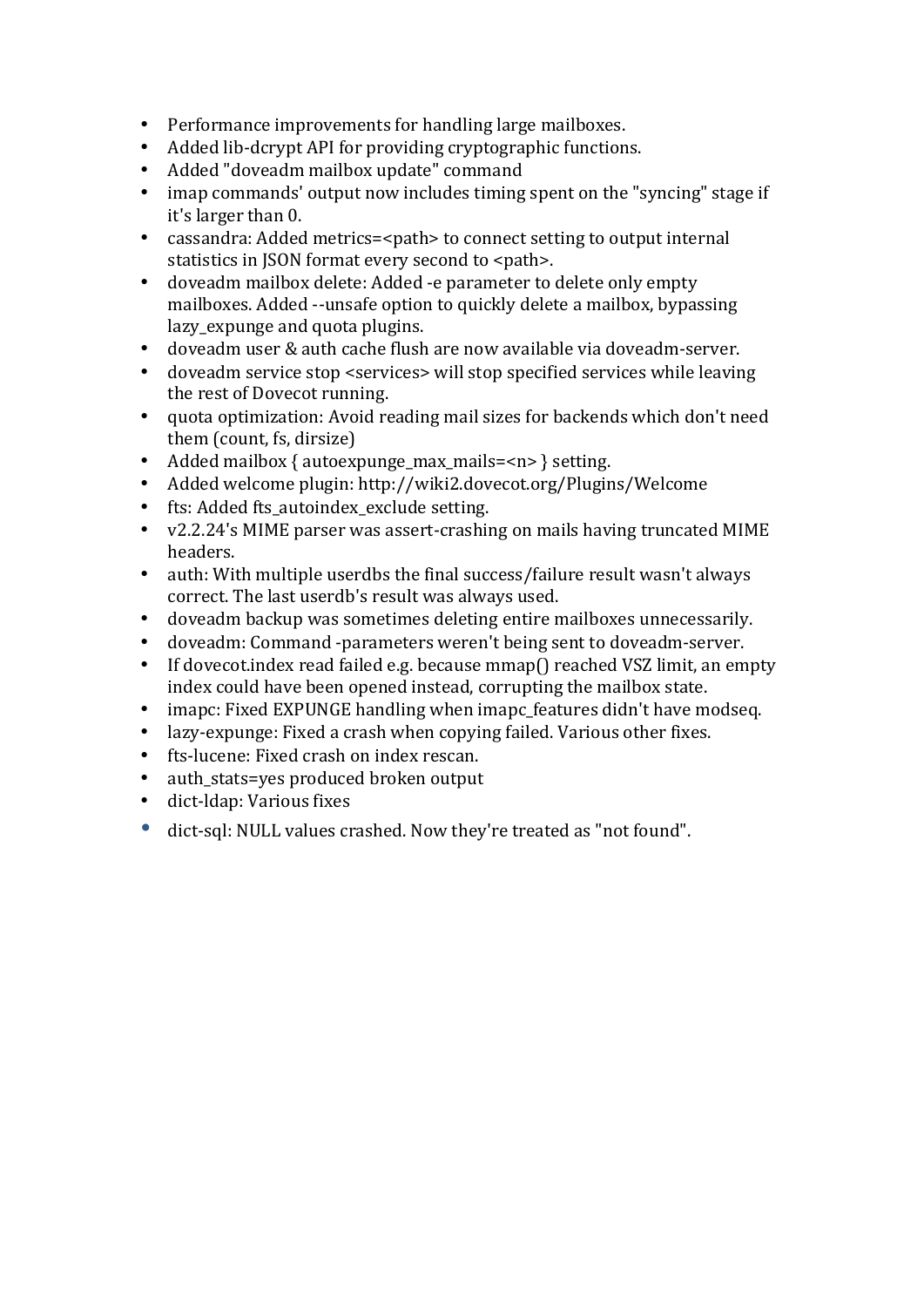## **2.2. Object Storage Plug-In**

- Removed metacache\_obsolete\_deleted\_stamps setting. It's no longer possible to upgrade from obox  $v1.x$ .
- Index changes are now categorized into "important" and "unimportant" changes. Important changes imply data loss if the index file is lost  $(=$  if the backend server dies before uploading the index to object storage). These include for example message flag changes. Unimportant changes are some internal changes that aren't visible to users, such as updating dovecot.index.cache file. Index bundles are now normally created and uploaded only when there are important changes. Unimportant changes will be uploaded only when user's indexes are being cleaned or flushed (doveadm metacache clean, doveadm metacache flush, doveadm metacache flushall). This reduces the number of index bundle uploads when there is enough metacache available.
- Always use metacache-worker processes to do background work. Earlier behavior was to use the same user's existing  $\frac{1}{100}$  map/pop3/lmtp processes to do the background work if they were otherwise idling. This could have increased user-visible latency when the process wanted to stop idling but was performing the background work.
- doveadm obox user delete: Delete user's files directly bypassing lazy\_expunge plugins. It also wasn't always deleting all the objects for the user.
- Delete old base bundles created by the same host immediately.
- fs-dictmap / Cassandra: Support asynchronous Cassandra operations. This improves performance for performing mass operations for saving, copying or deleting mails.
- Optimized POP3 UIDL lookups. Earlier pop3 may have attempted to do HEAD to each mail once after delivering it.
- Index bundle objects were listed unnecessarily many times: IMAP LIST command may have triggered listing them for each folder, which shouldn't have been necessary for LIST. The listing was performed again when actually opening the folder. Performing a STATUS still requires an object listing operation, but it's no longer done again after opening the folder.
- Maximum index diff bundle size is now limited to 1 MB (previously it was 10 MB).
- fs-dictmap / Cassandra: Support more than  $256$  buckets  $(=$  more than  $2.56$ million emails) per folder. The new limit is  $16384$  buckets  $(= 163.84$  million emails) per folder.
- obox fs setting: Added absolute timeout msecs parameter to specify the upper limit to how much time can be spent on a request before it's aborted. For example with

timeout msecs=60000&max retries=4&absolute timeout msecs=120000 the request may be retried up to 4 times, but if the previous two were failing after the 60 second timeout, there won't be a 3rd request because the absolute timeout is reached at 120 seconds.

• Calculate fscache's total disk space usage more correctly using disk blocks.